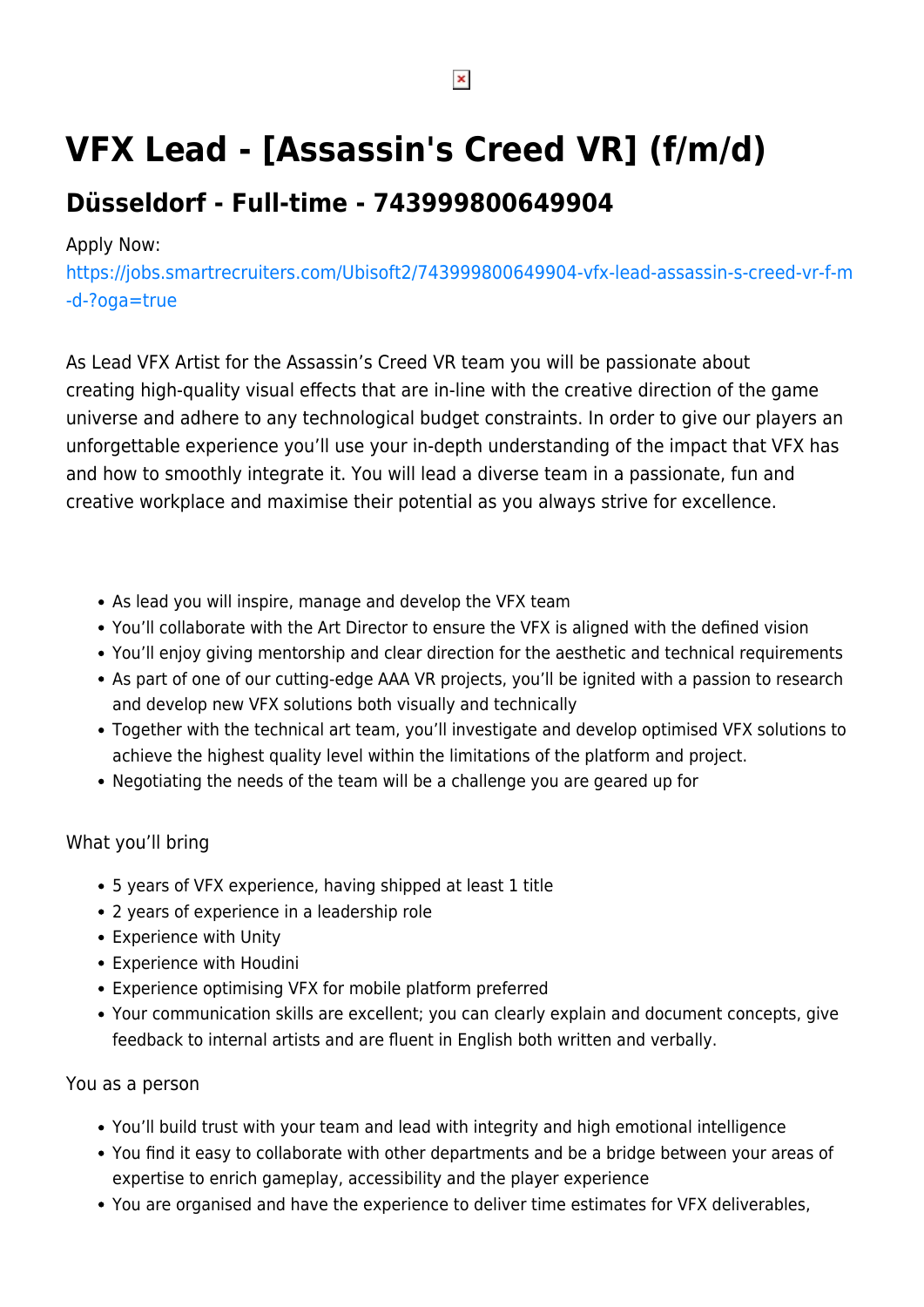participating in the planning for the projects visual effects.

- When it comes to improving upon existing technologies and developing new ones that raise the bar of the game, you are passionate and curious
- You are a bold and intelligent negotiator

Please include a link to your portfolio with your application and ensure the link is still valid.

# Studio Life

Looking to be part of a fun, creative and passionate workplace with a great work life balance? In our open, international and friendly environment you will work with some of the best craftsmen in the industry. Our state of the art studio will inspire you to go above and beyond to create experiences that will stay with the players.

# Living in Düsseldorf

Düsseldorf is a very multi-national city close to the border of Germany famous for its Japanese culture. A Japanese gardens, "Little Tokyo" area for Asian cuisine, and celebrating Japan Day along the River Rhine are a part of it's charm. Art Galleries and Museums can be found as well as the "Old City" - a lively area of bars and restaurants amongst traditional German architecture.

Two hours from Paris, Amsterdam, the UK & Hamburg - an excellent location to explore Europe even on a weekend. Nature parks offer a sanctuary for those needing a break from city life. More suburban areas surround the city for those looking for a more relaxed pace.

For more information here: [Studio Life & Düsseldorf](https://c.smartrecruiters.com/sr-company-attachments-prod/56be0df1e4b043c434798ee2/d2ec3f98-fb3d-4bbd-abe0-4f3efad60740?r=s3) 

- Relocation Assistance provided
- Flexible work hours
- Monthly travel budget
- 26 days holiday, 11 days public holidays, 5 Care for your Sick Child days (all paid)
- Health Insurance (50% contribution paid by Ubisoft) and paid sick days
- Pension Scheme
- Gym subsidy
- Monthly childcare budget
- Discounted games & more

Diveristy & Inclusion:  $(f/m/d =$  female, male, diverse) At Ubisoft we foster an inclusive environment. All applications are welcome!

[Ubisoft Blue Byte GmbH](https://mana.ubisoft.org/SitePages/Redirect.aspx?q=https%3A%2F%2Fbluebyte.ubisoft.com%2Fen%2F&s=0)  [Studio Düsseldorf](https://mana.ubisoft.org/SitePages/Redirect.aspx?q=https%3A%2F%2Fduesseldorf.ubisoft.com%2Fen%2F&s=0)

Luise-Rainer Str. 7 40235 Düsseldorf